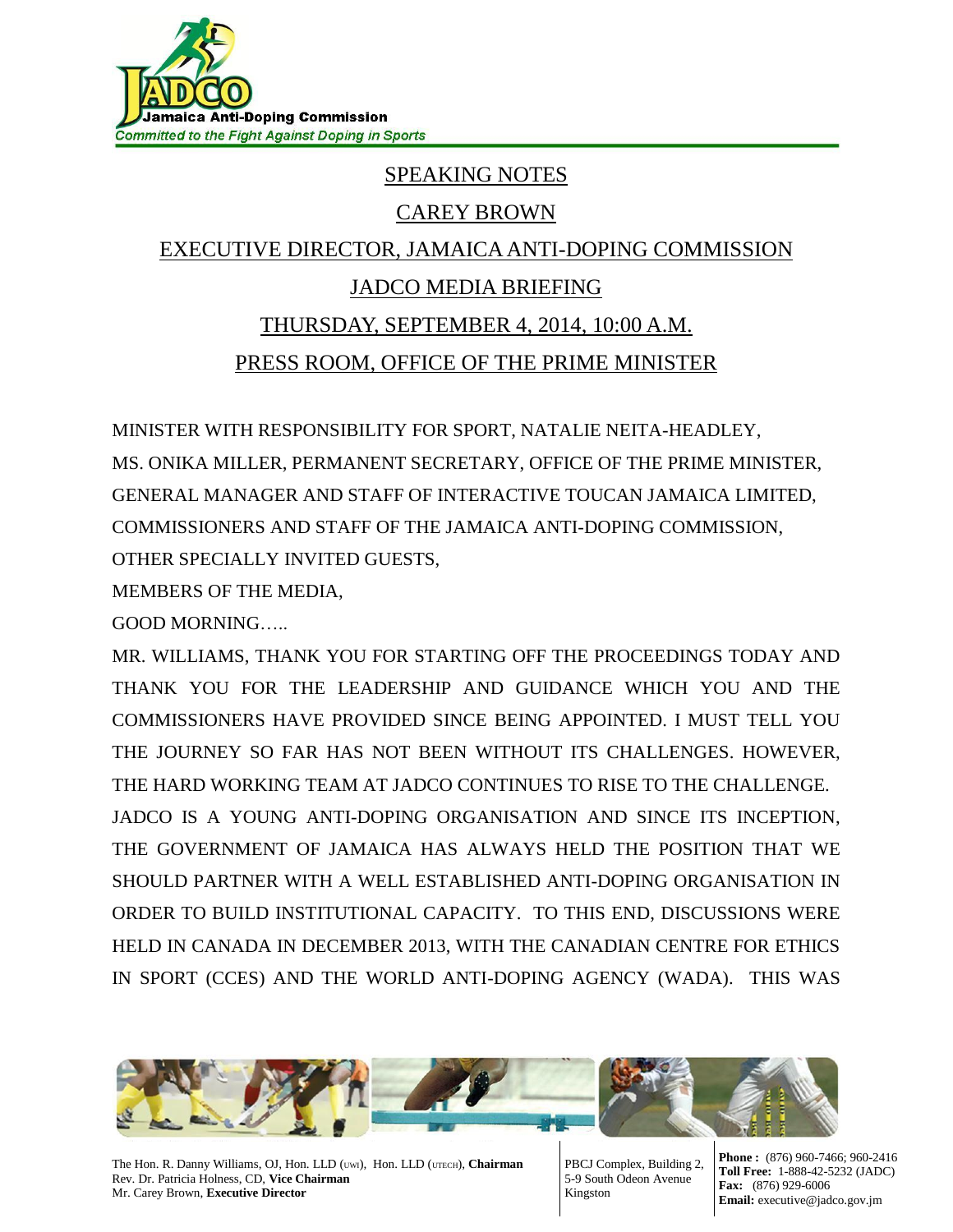FOLLOWED BY A PLANNING MEETING IN JAMAICA IN MARCH OF THIS YEAR AND THE SIGNING OF THE JOINT INITIATIVE AGREEMENT ON MAY 15, 2014.

AS PART OF THE JOINT INITIATIVE AGREEMENT, DURING THE MONTH OF JUNE, CCES PROVIDED BOTH THEORETICAL AND IN-FIELD TRAINING FOR FOUR OF OUR MOST EXPERIENCED CHAPERONES AT JADCO TO BECOME DOPING CONTROL OFFICERS (DCOS). THEY WERE EXPOSED TO IN-DEPTH TRAINING, FOCUSING ON THE ROLE OF THE DCO, THE ATHLETE NOTIFICATION PROCESS AND SAMPLE COLLECTION PROCESSES INCLUDING PARTIAL SAMPLE COLLECTION. THEY ARE NOW CERTIFIED AND WORKING IN THE FIELD THUS INCREASING OUR COMPLEMENT OF DCOS TO EIGHT.

WE HAVE ALSO SECURED FUNDING FROM THE UNITED NATIONS EDUCATIONAL, SCIENTIFIC AND CULTURAL ORGANISATION (UNESCO) WHICH WILL BE USED TO TRAIN ADDITIONAL DOPING CONTROL OFFICERS, CHAPERONES AS WELL AS BLOOD COLLECTION OFFICERS.

DISCUSSIONS WERE ALSO HELD IN CANADA WITH OFFICIALS FROM THE INRS– INSTITUT ARMAND-FRAPPIER RESEARCH CENTRE DOPING CONTROL LABORATORY (A WADA ACCREDITED LABORATORY). I CAN NOW REPORT THAT AS OF MARCH THIS YEAR THE INRS IS JADCO'S ATHLETE PASSPORT MANAGEMENT UNIT (APMU) FOR THE STEROIDAL MODULE. THE STEROIDAL MODULE ALLOWS FOR THE MONITORING OF THE TESTOSTERONE/EPITESTOSTERONE RATIOS ON AN INDIVIDUAL BASIS TO DETERMINE IF THERE IS THE NEED FOR ADDITIONAL SCREENING OF URINE SAMPLES.

THE TEAM AT JADCO IS COMMITTED TO DELIVERING SERVICE OF THE HIGHEST STANDARD TO OUR SPORTSMEN AND WOMEN AND WE HAVE REFORMED OUR TESTING PROCEDURES, IN KEEPING WITH INTERNATIONAL STANDARDS AND BEST PRACTICES. BETWEEN JANUARY AND JULY OF THIS YEAR THE COMMISSION HAS CONDUCTED 122 IN-COMPETITION AND 95 OUT-OF-COMPETITION TESTS.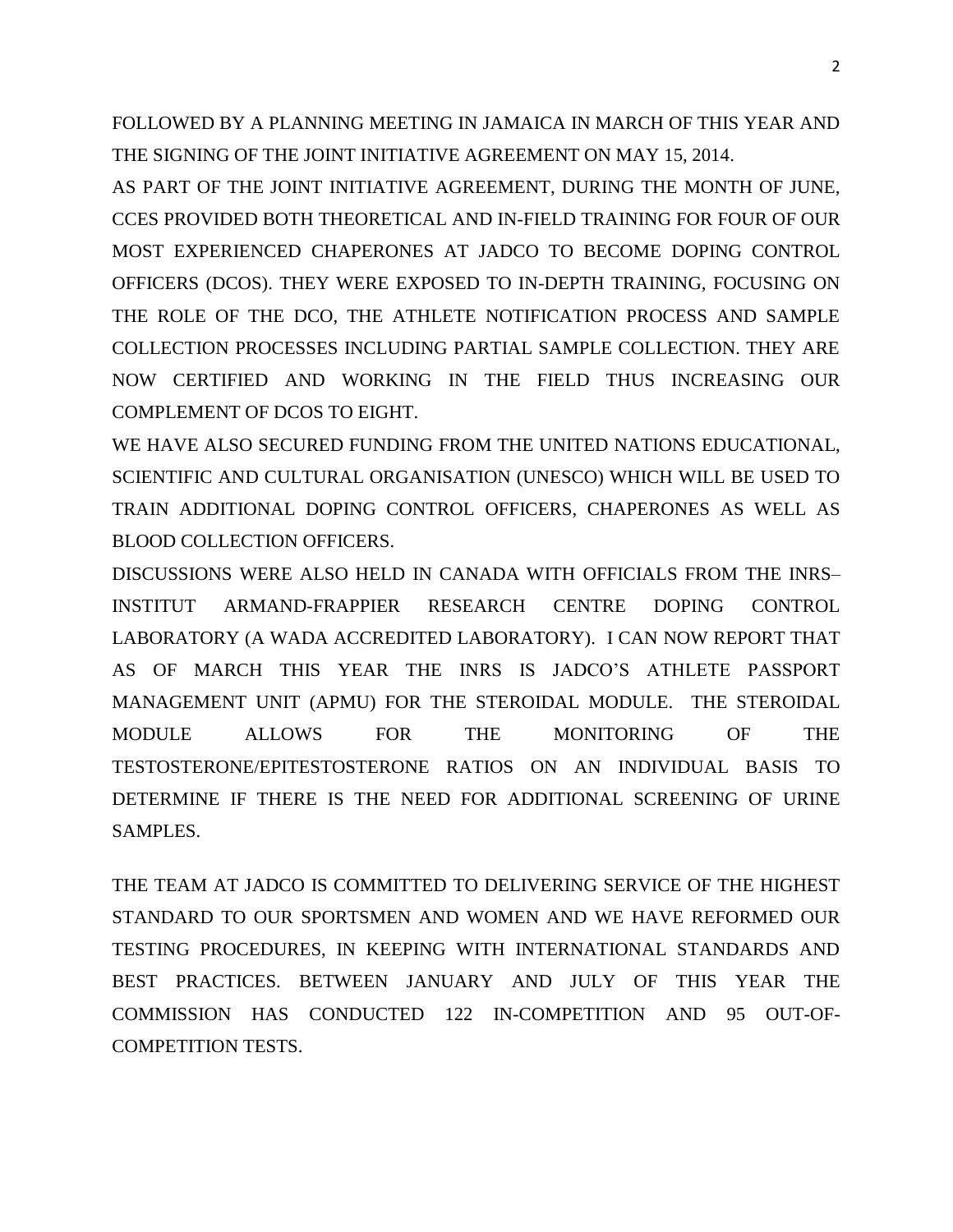WE HAVE MADE SIGNIFICANT IMPROVEMENTS TO OUR PUBLIC EDUCATION PROGRAMME. DURING THE MONTHS OF FEBRUARY AND MARCH, JADCO PARTNERED WITH THE JAMAICA ATHLETICS ADMINISTRATIVE ASSOCIATION (JAAA) TO IMPLEMENT THE INAUGURAL JUNIOR ATHLETES ANTI-DOPING EDUCATION WORKSHOPS IN FIVE REGIONS ACROSS THE ISLAND. THESE WORKSHOPS WILL BE A STANDARD FEATURE OF OUR PROGRAMME AS WE SEEK TO PROVIDE THE KNOWLEDGE TO OUR NEXT GENERATION OF ATHLETES IN ORDER FOR THEM TO MAKE INFORMED DECISIONS. THE NEXT SERIES OF THESE WORKSHOPS IS SCHEDULED TO BEGIN IN OCTOBER, WITH THE FIRST WORKSHOP TO BE HELD AT THE JAMAICA CONFERENCE CENTRE IN KINGSTON. A WORKSHOP FOR OUR SENIOR ATHELES IS ALSO SCHEDULED FOR NOVEMBER.

THROUGHOUT THE YEAR, WE HAVE SUCCESSFULLY HOSTED WORKSHOPS WITH ATHLETES, ATHLETE SUPPORT PERSONNEL, MEMBERS OF SPORTING FEDERATIONS AND ASSOCIATIONS AND HAVE MAINTAINED A PRESENCE AT NATIONAL EVENTS SUCH AS THE NATIONAL JUNIOR ATHLETICS CHAMPIONSHIPS. OUR PRESENCE ON SOCIAL MEDIA HAS ALSO INCREASED.

WADA EXTENDED AN INVITATION TO OUR DIRECTOR OF COMMUNICATION AND EDUCATION TO PARTICIPATE IN THEIR OUTREACH PROGRAMME AT THE COMMONWEALTH GAMES HELD IN GLASGOW. THE EXPERIENCE WAS ONE WHICH VALIDATED THE APPROACH THAT JADCO HAS BEEN TAKING TO OUR OUTREACH PROGRAMME AND ALSO PROVIDED US WITH THE TOOLS AND KNOWLEDGE TO STRENGTHEN OUR OUTREACH ACTIVITIES.

TODAY WE ARE PROUD TO ANNOUNCE THE UNVEILING OF OUR WEBSITE WHICH CAN BE ACCESSED AT [WWW.JADCO.GOV.JM.](http://www.jadco.gov.jm/) THE PROJECT WAS COMPLETED OVER A PERIOD OF FOUR MONTHS AT A COST OF US\$ 6,500.00. WE ARE CERTAIN THAT ATHLETES AND ATHLETE SUPPORT PERSONNEL WILL BENEFIT EXTENSIVELY FROM OUR WEBSITE, AND AS WE STRIVE TO IMPROVE COMMUNICATION WITH OUR TARGET AUDIENCE, WE WELCOME YOUR FEEDBACK. I WOULD LIKE TO SAY A SPECIAL THANKS TO THE TEAM AT INTERACTIVE TOUCAN JAMAICA LIMITED WITH WHOM WE WORKED VERY CLOSELY IN DESIGNING THE SITE.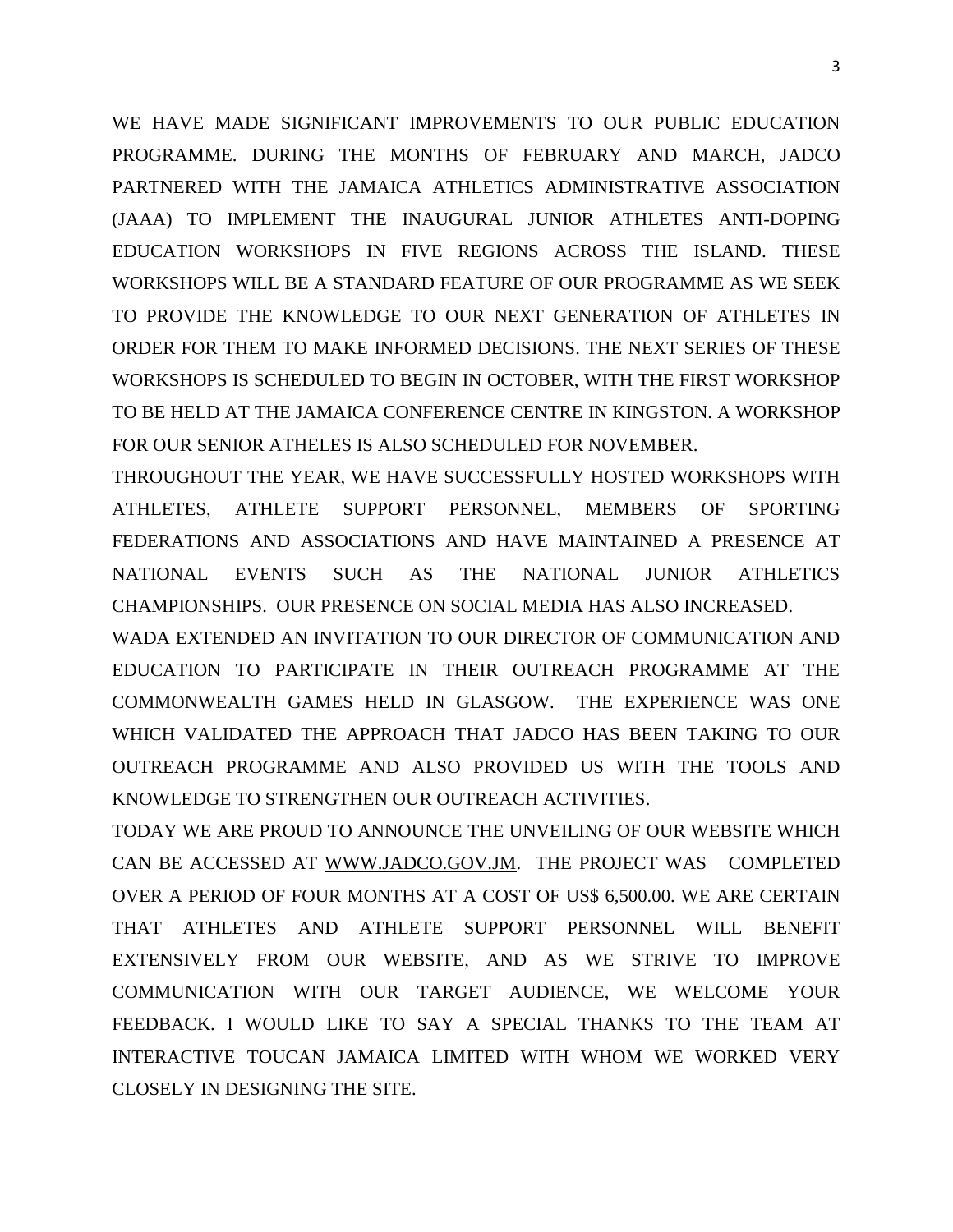WE INTEND TO FURTHER IMPROVE OUR COMMUNICATION WITH OUR STAKEHOLDERS. STARTING JANUARY 2015, WE WILL BE COLLABORATING WITH THE JIS RADIO TO BROADCAST AN ANTI-DOPING RADIO PROGRAMME MONTHLY. AS WE ASPIRE TO ENSURE OUR NATIONAL ANTI-DOPING PROGRAMME IS IN KEEPING WITH INTERNATIONAL STANDARDS, THE TEAM AT JADCO WILL CONTINUE TO COLLABORATE WITH BOTH LOCAL AND INTERNATIONAL PARTNERS TO CONSISTENLY IMPROVE ITS TESTING AND EDUCATION PROGRAMMES.

THE REVISED WORLD ANTI-DOPING CODE WHICH COMES INTO EFFECT ON JANUARY 1, 2015 WILL SEE THE IMPLEMENTATION OF LONGER PERIODS OF INELIGIBILITY FOR CHEATS, THE SANCTIONING OF ATHLETE SUPPORT PERSONNEL OR OTHERS IN THE ATHLETES' ENTOURAGE WHO VIOLATE ANTI-DOPING RULES OR FACILITATE BREACHES OF THE ANTI-DOPING CODE. WHEREABOUTS VIOLATIONS WILL NOW BE ADMINISTERED IF THREE MISSED TESTS AND/OR FILING FAILURES ARE INCURRED WITHIN A 12 MONTH PERIOD.

THERE WILL BE INCREASED FOCUS ON PREVENTION AND VALUE BASED EDUCATION, AS WELL AS CHANGES TO THE THERAPUTIC USE EXEMPTIONS (TUE) MUTUAL RECOGNITION ARRANGEMENTS.

THERE WILL BE GREATER EMPHASIS ON THE USE OF INVESTIGATION AND INTELLIGENCE GATHERING IN THE DAY TO DAY OPERATIONS OF ANTI-DOPING ORGANISATIONS.

THE NEW CODE ALSO INCENTIVISES COOPERATION BY PERSONS WHO ARE ACCUSED OF COMMITTING DOPING VIOLATIONS.

JADCO IS CURRENTLY UPDATING OUR RULES TO MEET THE REQUIRMENTS OF THE 2015 CODE AND INTERNATIONAL STANDARDS, AND WE WILL KEEP THE LINES OF COMMUNICATION OPEN TO ENSURE THAT ALL OUR STAKHOLDERS ARE FULLY AWARE OF THE CHANGES.